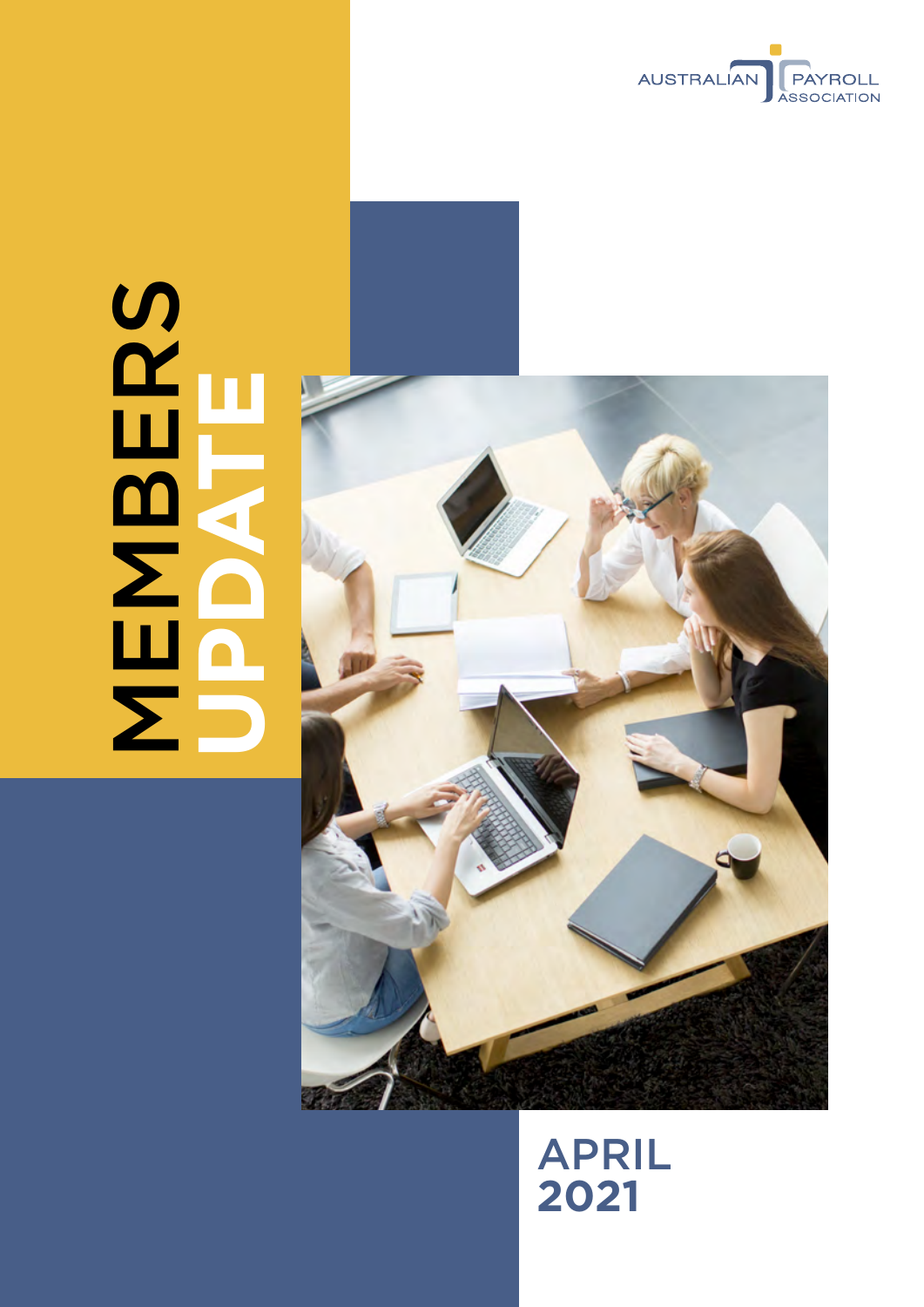

In this month's members update we look at:

- ATO updated caps for ETP & redundancy tax free amounts from 1 July 2021
- Superannuation caps increase from 1 July 2021
- FBT rates updated for the new FBT year from 1 April 2021
- New IR Bill relating to casual workers
- Update to junior rates in the General Retail Industry Award
- Update of Covid schedules (I,X&Y) inserted into Awards

#### **Welcome to the April 2021 member's update**

The ATO has been very busy in the past month with updates and announcements. Hot off the press are the new figures for the ETP cap, redundancy tax free amounts and the maximum super contribution base for the new Financial Year.

Superannuation changes have been relatively quiet over the last few years, well 2021 seems to be the time of change. Along with the legislated increase of Super Guarantee to 10% from 1 July 2021, concessional and non-concessional super caps are set to increase for the first time in years too. The ATO has also released the updated figures for the new FBT year.

With the Jobkeeper scheme coming to an end, we will have to watch the impact it has on the economy and what further measures may be put in place by the government as a result. We also look at the temporary Covid schedules introduced into certain awards that are due to come to an end in March. Another legislative change is the IR Bill that just passed through which has impacts on employers that hire casual employees. There is also an update for the General Retail Industry award in relation to removing certain junior rates effective 1 May 2021.

#### ATO updated caps for ETP & redundancy tax free amounts from 1 July 2021

The ETP Cap for 2021-22 has increased to \$225,000, an increase of \$10,000 as opposed to the normal \$5,000 increase that has been the case in prior years:

ETP cap amounts:

*[https://www.ato.gov.au/Rates/Key-superannuation-rates-and-thresholds/?anchor=ETPcapforlifebenefitterminat](https://www.ato.gov.au/Rates/Key-superannuation-rates-and-thresholds/?anchor=ETPcapforlifebenefitterminationpayments#ETPcapforlifebenefitterminationpayments) [ionpayments#ETPcapforlifebenefitterminationpayments](https://www.ato.gov.au/Rates/Key-superannuation-rates-and-thresholds/?anchor=ETPcapforlifebenefitterminationpayments#ETPcapforlifebenefitterminationpayments)*

The genuine redundancy cap has also increased for the new financial year to a new base limit of \$11,341 and then \$5,672 for each completed year of service.

#### ATO link with new amounts:

*[https://www.ato.gov.au/Rates/Key-superannuation-rates-and-thresholds/?anchor=Taxfreepartofgenuineredund](https://www.ato.gov.au/Rates/Key-superannuation-rates-and-thresholds/?anchor=Taxfreepartofgenuineredundancyandearlyre#Taxfreepartofgenuineredundancyandearlyre) [ancyandearlyre#Taxfreepartofgenuineredundancyandearlyre](https://www.ato.gov.au/Rates/Key-superannuation-rates-and-thresholds/?anchor=Taxfreepartofgenuineredundancyandearlyre#Taxfreepartofgenuineredundancyandearlyre)*

#### Superannuation caps increase from 1 July 2021

From 1 July 2021, the concessional (before-tax) and non-concessional (after-tax) contribution caps are set to increase due to indexation for the first time since July 2017:

- The concessional contribution cap is increasing from \$25,000 to \$27,500 per annum
- The non-concessional cap is increasing from \$100,000 to \$110,000.

In addition, the maximum amount a member who was under 65 at the start of the year can contribute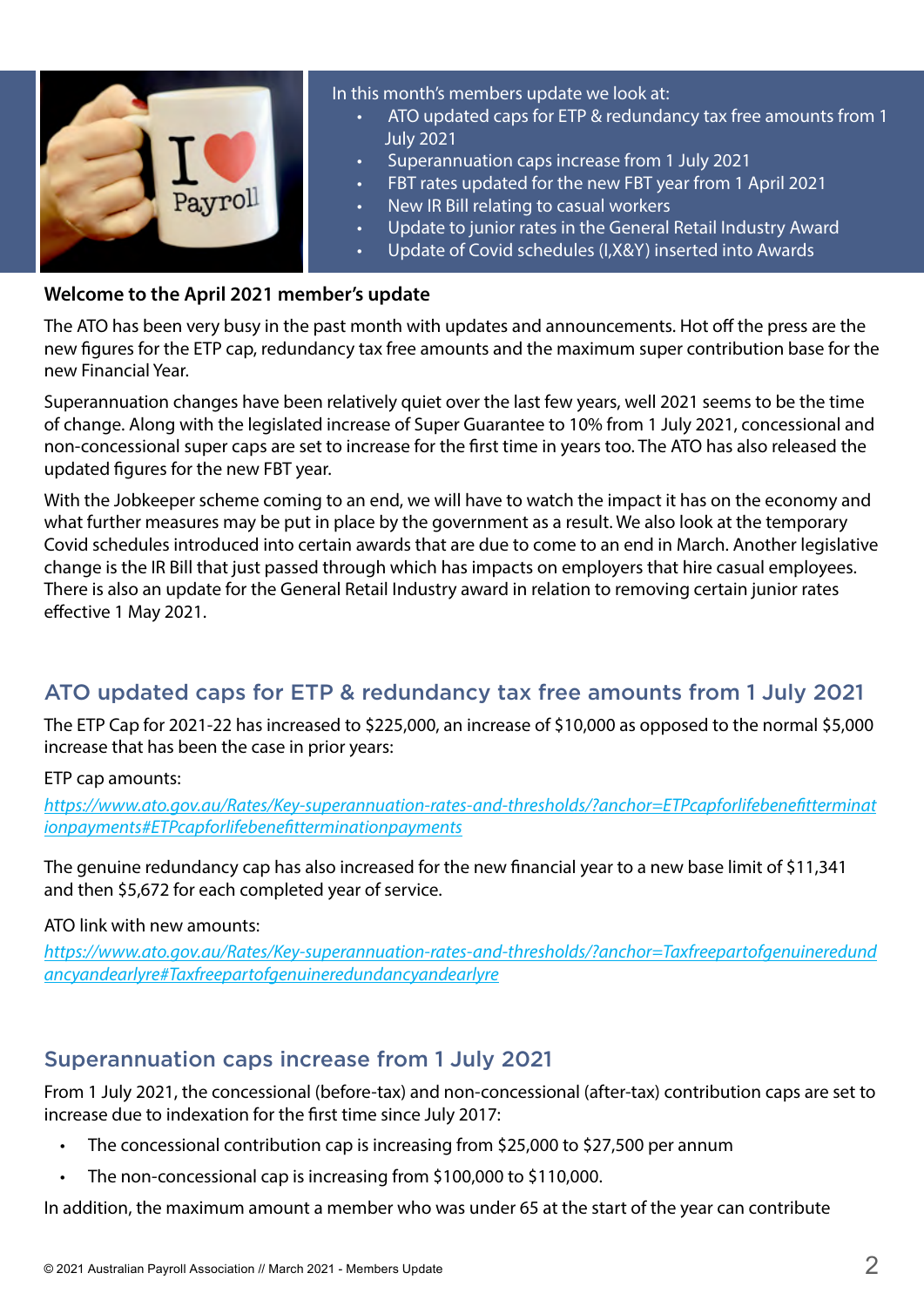under the non-concessional contribution cap bring-forward rule is also set to increase from \$300,000 to \$330,000 from 1 July 2021.

\* Legislation is currently (July 2020) before the House of Representatives that will raise to 67 the maximum age limit for using a bring-forward arrangement. This legislation is yet to be passed and enacted into law.

The maximum superannuation contribution base has increased to \$58,920 income per quarter for 2021- 2022:

*[https://www.ato.gov.au/Rates/Key-superannuation-rates-and-thresholds/?anchor=Maximumsupercontribution](https://www.ato.gov.au/Rates/Key-superannuation-rates-and-thresholds/?anchor=Maximumsupercontributionbase#Maximumsupercontributionbase) [base#Maximumsupercontributionbase](https://www.ato.gov.au/Rates/Key-superannuation-rates-and-thresholds/?anchor=Maximumsupercontributionbase#Maximumsupercontributionbase)*

#### FBT rates updated for the new FBT year from 1 April 2021

The ATO has published the updated FBT rates along with the latest Tax Determination (TD) 2021/3 which covers the new figures for items such as the car parking threshold and reasonable food and drink amounts for employees living away from home (LAFHA).

ATO website with the new rates:

*<https://www.ato.gov.au/Rates/FBT/>*

#### New IR Bill relating to casual workers

Under the slimmed-down Industrial Relations bill (Fair Work Amendment Supporting Australia's Jobs and Economic Recovery), employers will benefit from a new definition of casual employment and reduced liability for misclassifying casuals, while casual employees of medium and large businesses gain a stronger right to request permanent work.

The bill defines casuals as someone offered work without "firm, advance commitment" of ongoing opportunities. The bill also looks to squash the so called "double-dipping" for casuals attempting to claim leave entitlements as a permanent employee and casual loading. This comes as a relief for employers that were potentially facing large back payments as a result of the recent Workpac case. In the event a court finds an employee has been misclassified as casual, under this bill, employers will be able to deduct the amount of the casual loading they have already paid from the compensation amount for unpaid entitlements.

Employers will also be compelled to offer their casual employees full-time or permanent part-time work where they have been working consistent, regular shifts for 12 months. However, the bill includes an exemption for employers who have reasonable grounds not to.

#### Update to junior rates in the General Retail Industry Award

Junior rates will no longer apply in the award at levels 4-8. This does not impact employees at Levels 1, 2 and 3 (where most junior employees are engaged) as they can still be employed at junior rates. Clause 17.2 of the award will be varied to this effect and these changes will come into effect from the first full pay period on or after 1 May 2021.

#### Extension of NSW Long Service Leave Covid-19 temporary measures

During 2020 NSW Long Service Leave legislation was amended to provide additional flexibility. These measures were due to end in March and May 2021, but have now been extended as follows:

Extended to 30 September 2021

LSL will continue to accrue if an employee is stood down without pay as a direct or indirect result of Covid-19